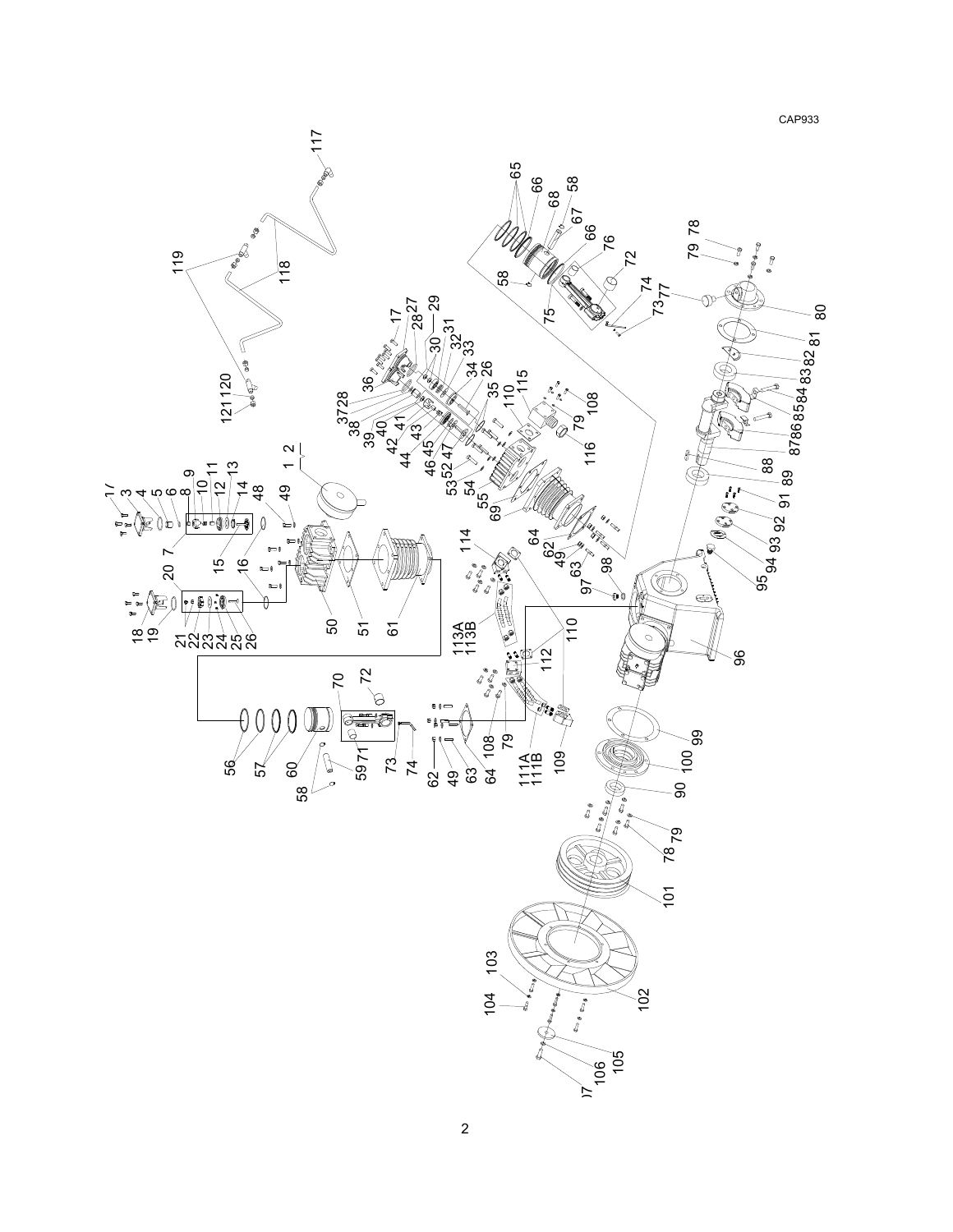| <b>ITEM</b>         | <b>DESCRIPTION</b>                              | <b>QTY</b>     | <b>PART NUMBER</b> |  |  |
|---------------------|-------------------------------------------------|----------------|--------------------|--|--|
| <b>AIR STRAINER</b> |                                                 |                |                    |  |  |
| 1                   | Air Strainer Assembly                           | 2              | 2601540560         |  |  |
| $\overline{2}$      | Air Strainer Element (Not Shown)                | $\overline{2}$ | 2601540410         |  |  |
|                     | <b>VALVE &amp; UNLOADERS</b>                    |                |                    |  |  |
| 3                   | Inlet Valve Push Cover (1st)                    | $\overline{2}$ | 2601027641         |  |  |
| 4                   | O-ring G 65 (Inlet Valve-1st)                   | 2              | 2111010270         |  |  |
| 5                   | Unloader Piston (1st)                           | 2              | 2601027660         |  |  |
| 6                   | Viton O-ring P 22A (Unloader-1st)               | $\overline{2}$ | 2111010108         |  |  |
| 7                   | Inlet Valve Assembly-1st                        | 2              | 2601311120         |  |  |
| 8                   | Locknut; M12 (Inlet Valve-1st)                  | $\overline{2}$ | 2102030206         |  |  |
| 9                   | Inlet Valve Unloader Fork (1st)                 | 2              | 2601311190         |  |  |
| 10                  | Inlet Valve Unloader Fork Guide (1st)           | $\overline{2}$ | 2601311200         |  |  |
| 11                  | Unloader Spring (1st)                           | 2              | 2601027680         |  |  |
| 12                  | Inlet Valve Seat (1st)                          | 2              | 2601311141         |  |  |
| 13                  | Inlet Valve Plate (1st)                         | 2              | 2501310130         |  |  |
| 14                  | Inlet Valve Spring (1st)                        | $\overline{2}$ | 2601311180         |  |  |
| 15                  | Inlet Valve Receiver (1st)                      | $\overline{2}$ | 2601311153         |  |  |
| 16                  | Inlet & Outlet Valve Gasket (1st)               | 4              | 2601027620         |  |  |
| 17                  | Outlet Valve Push Cover Bolt; M10 x L25, Gr 8.8 | 24             | 2102010265         |  |  |
| 18                  | Outlet Valve Push Cover (1st)                   | $\overline{2}$ | 2601027691         |  |  |
| 19                  | Viton O-ring G 65 (Outlet Valve-1st)            | $\overline{2}$ | 2111010270         |  |  |
| 20                  | Outlet Valve Assembly (1st)                     | $\overline{2}$ | 2601320311         |  |  |
| 21                  | Nut; M10 (Outlet Valve-1st)                     | $\overline{4}$ | 2102030064         |  |  |
| 22                  | Outlet Valve Receiver (1st)                     | 2              | 2601320345         |  |  |
| 23                  | Outlet Valve Plate (1st)                        | 2              | 2501320081         |  |  |
| 24                  | Outlet Valve Spring (1st)                       | 6              | 2601320376         |  |  |
| 25                  | Outlet Valve Seat (1st)                         | $\overline{2}$ | 2601320333         |  |  |
| 26                  | Outlet Valve Bolt; M10 x L50, Gr 8.8 (1st)      | 3              | 2102011755         |  |  |
| 27                  | Outlet Valve Push Cover (2nd)                   | $\mathbf{1}$   | 2601031350         |  |  |
| 28                  | Viton O-ring G 55 (Outlet Valve-2nd)            | $\overline{2}$ | 2111010267         |  |  |
| 29                  | Outlet Valve Assembly (2nd)                     | 1              | 2601320460         |  |  |
| 30                  | Nut; M8 (Outlet Valve-2nd)                      | $\mathbf{1}$   | 2102030064         |  |  |
| 31                  | Outlet Valve Receiver (2nd)                     | 1              | 2601320470         |  |  |
| 32                  | Outlet Valve Spring (2nd)                       | $\mathbf{1}$   | 2601320220         |  |  |
| 33                  | Outlet Valve Plate (2nd)                        | 1              | 2501320120         |  |  |
| 34                  | Outlet Valve Seat (2nd)                         | 1              | 2601320202         |  |  |
| 35                  | Inlet & Outlet Valve Gasket (2nd)               | 2              | 2601026190         |  |  |
| 36                  | Inlet Valve Push Cover (2nd)                    | 1              | 2601031330         |  |  |
| 37                  | Viton O-ring P 21 (Unloader-2nd)                | $\mathbf{1}$   | 2111010105         |  |  |
| 38                  | Unloader Piston (2nd)                           | 1              | 2601026230         |  |  |
| 39                  | Inlet Valve Assembly (2nd)                      | 1              | 2601311650         |  |  |
| 40                  | Locknut; M10 (Inlet Valve-2nd)                  | $\mathfrak{S}$ | 2102030248         |  |  |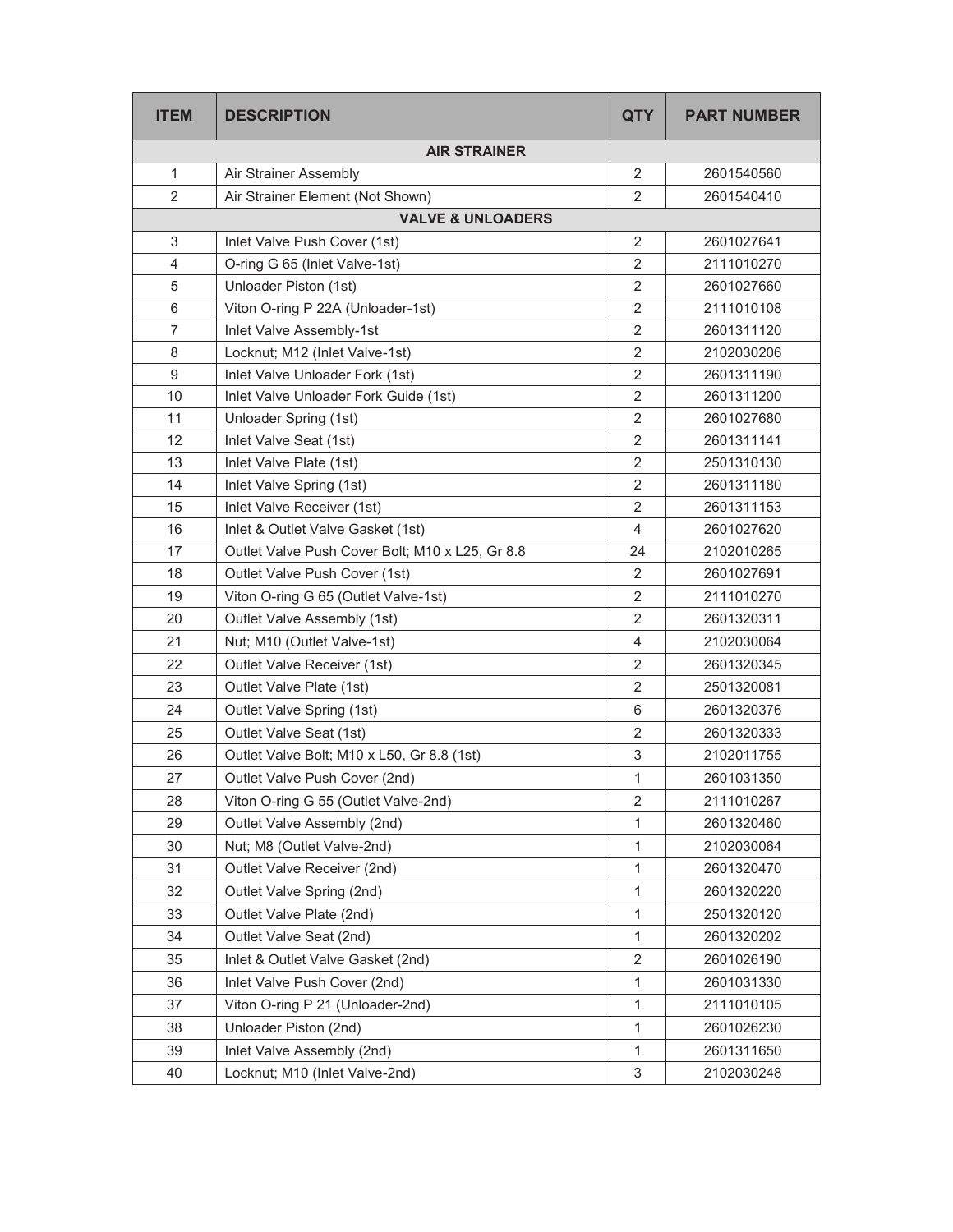| <b>ITEM</b> | <b>DESCRIPTION</b>                               | <b>QTY</b>              | <b>PART NUMBER</b> |
|-------------|--------------------------------------------------|-------------------------|--------------------|
|             | <b>VALVES &amp; UNLOADERS, cont.</b>             |                         |                    |
| 41          | Inlet Valve Unloader Fork (2nd)                  | 1                       | 2601310950         |
| 42          | Unloader Spring (2nd)                            | 1                       | 2601026240         |
| 43          | Inlet Valve Unloader Fork Guide (2nd)            | $\mathbf{1}$            | 2601310960         |
| 44          | Inlet Valve Seat (2nd)                           | $\mathbf{1}$            | 2601310901         |
| 45          | Inlet Valve Plate (2nd)                          | 1                       | 2501310100         |
| 46          | Inlet Valve Spring (2nd)                         | $\mathbf{1}$            | 2601310940         |
| 47          | Inlet Valve Receiver (2nd)                       | 1                       | 2601311670         |
|             | <b>CYLINDERS HEAD</b>                            |                         |                    |
| 48          | Cylinder Head Bolt (1st); M12 x L35, Gr 8.8      | 12                      | 2102010396         |
| 49          | Cylinder Head Bolt Spring Washer; M12            | 12                      | 2102040143         |
| 50          | Cylinder Head (1st)                              | 2                       | 2601030500         |
| 51          | Head - Cylinder Gasket (1st)                     | $\overline{\mathbf{c}}$ | 2601030530         |
| 52          | Cylinder Head Bolt (2nd); M10 x L100, Gr 8.8     | 6                       | 2102010349         |
| 53          | Cylinder Head Bolt Spring Washer; M10            | 6                       | 2102040140         |
| 54          | Cylinder Head (2nd)                              | 1                       | 2601031300         |
| 55          | Head - Cylinder Gasket (2nd)                     | 1                       | 2601026130         |
|             | <b>CYLINDER, PISTON &amp; RING</b>               |                         |                    |
| 56          | Compression Ring (1st)                           | 4                       | 2601027730         |
| 57          | Oil Control Ring (1st)                           | 4                       | 2601027740         |
| 58          | Piston Pin Snap Ring (1st)                       | 6                       | 2601027750         |
| 59          | Piston Pin (1st)                                 | $\overline{2}$          | 2601027850         |
| 60          | Piston (1st)                                     | $\overline{2}$          | 2601027850         |
| 61          | Cylinder (1st)                                   | $\overline{2}$          | 2601030591         |
| 62          | Cylinder Nut; M12                                | 12                      | 2102030073         |
| 63          | Cylinder Bolt; M12 x L46, Gr 8.8                 | 12                      | 2601030680         |
| 64          | Cylinder - Case Gasket                           | 3                       | 2601030630         |
| 65          | Compression Ring (2nd)                           | 3                       | 2601026840         |
| 66          | Oil Control Ring (2nd)                           | $\mathbf 2$             | 2601026860         |
| 67          | Piston Pin (2nd)                                 | 1                       | 2601031481         |
| 68          | Piston (2nd)                                     | 1                       | 2601031441         |
| 69          | Cylinder (2nd)                                   | 1                       | 2601031360         |
|             | <b>CONNECTING ROD &amp; OIL SPLASH DIPPER</b>    |                         |                    |
| 70          | Connecting Rod Assembly (1st)                    | 2                       | 2601027860         |
| 71          | Connecting Rod - Piston Pin Bushing (1st)        | $\overline{2}$          | 2501020290         |
| 72          | Connecting Rod Crank Pin Metal (1st)             | 6                       | 2601027780         |
| 73          | Oil Splash Dipper                                | 3                       | 2601031021         |
| 74          | Oil Splash Dipper Nut; M8                        | 3                       | 2102030060         |
| 75          | Connecting Rod Assembly (2nd)                    | $\mathbf{1}$            | 2601031491         |
| 76          | Connecting Rod - Piston Pin Needle Bearing (2nd) | $\mathbf{1}$            | 2110090016         |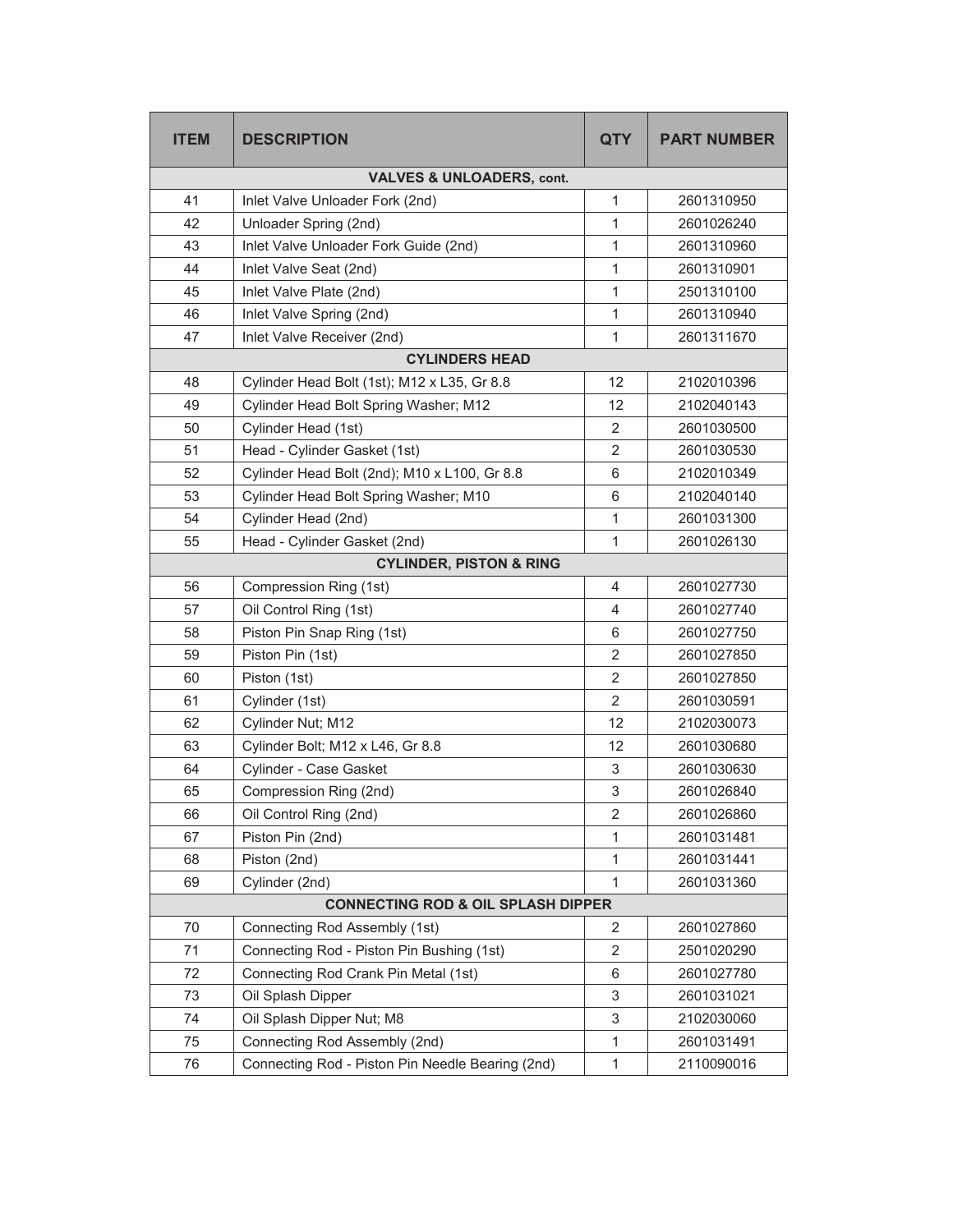| <b>ITEM</b> | <b>DESCRIPTION</b>                               | <b>QTY</b>     | <b>PART NUMBER</b> |
|-------------|--------------------------------------------------|----------------|--------------------|
|             | <b>CRANKCASE &amp; CRANKSHAFT</b>                |                |                    |
| 77          | Breather Assembly (Rubber)                       | 1              | 2601026671         |
| 78          | Rear Bearing Cover Bolt; M10 x L25, Gr 8.8       | 10             | 2102010265         |
| 79          | Rear Bearing Cover Bolt Copper Washer; M10       | 26             | 2102040074         |
| 80          | Rear Bearing Cover                               | 1              | 2601029750         |
| 81          | Rear Bearing Cover Gasket                        | 1              | 2601029810         |
| 82          | Oil Baffle                                       | 1              | 2601029870         |
| 83          | Rear Bearing                                     | 1              | 2110060021         |
| 84          | Crankshaft Counterweight Bolt; M12 x L72, Gr 8.8 | $\overline{2}$ | 2601030741         |
| 85          | Crankshaft Counterweight Lockwasher              | $\overline{2}$ | 2601030750         |
| 86          | Crankshaft Counterweight                         | $\overline{2}$ | 2601030722         |
| 87          | Crankshaft                                       | 1              | 2601031380         |
| 88          | V-Pulley Pin                                     | 1              | 2601029650         |
| 89          | <b>Front Bearing</b>                             | 1              | 2110060070         |
| 90          | Front Oil Seal                                   | 1              | 2601029860         |
| 91          | Oil Level Glass Bolt; M5 x L20, Gr 8.8           | $\overline{4}$ | 2102011571         |
| 92          | Oil Level Glass Push Cover                       | 1              | 2601026780         |
| 93          | Oil Level Glass Assembly                         | 1              | 2601026740         |
| 94          | Oil Level Glass Gasket                           | 1              | 2601026770         |
| 95          | Crankcase Oil Plug (1/2" PT)                     | 1              | 2102020061         |
| 96          | Crankcase                                        | 1              | 2601031410         |
| 97          | Oil Fill Cap                                     | 1              | 2601024881         |
| 98          | O-ring (Oil Fill Cap)                            | 1              | 2111010013         |
| 99          | Front Bearing Cover Gasket                       | 1              | 2601030820         |
| 100         | <b>Front Bearing Cover</b>                       | 1              | 2601030790         |
| 101         | <b>Compressor Pulley</b>                         | 1              | 2601235151         |
| 102         | Compressor Fan                                   | 1              | 2601234880         |
| 103         | Compressor Fan Spring Washer, M8                 | 6              | 2102040137         |
| 104         | Compressor Fan Bolt; M8 x L30, Gr 8.8            | 6              | 2102010195         |
| 105         | <b>Compressor Pulley Thrust Washer</b>           | 1              | 2601232980         |
| 106         | Compressor Pulley Spring washer; M12             | 1              | 2102040143         |
| 107         | Compressor Pulley Bolt; M12 x L50, Gr 8.8        | 1              | 2102010415         |
|             | <b>DISCHARGE PIPING</b>                          |                |                    |
| 108         | Outlet Piping Joint Bolt; M10 x L65, Gr 8.8      | 16             | 2102010314         |
| 109         | Outlet Piping Joint                              | 1              | 2601492290         |
| 110         | <b>Gasket Manifold</b>                           | 4              | 2601491240         |
| 111a.       | Discharge Piping Assembly (Long), 1st            | 1              | 2601492390         |
| 111b.       | Discharge Piping Assembly (Short), 1st           | 1              | 2601492410         |
| 112         | Outlet Piping Joint                              | 1              | 2601492510         |
| 113a.       | Discharge Piping Assembly (Long), 2nd            | 1              | 2601492570         |
| 113b.       | Discharge Piping Assembly (Short), 2nd           | 1              | 2601492590         |
| 114         | Outlet Piping Joint                              | 1              | 2601492510         |
| 115         | Outlet Piping Joint                              | 1              | 2601492540         |
| 116         | Outlet Piping Joint Nut                          | $\mathbf{1}$   | 2601492560         |
|             |                                                  |                |                    |